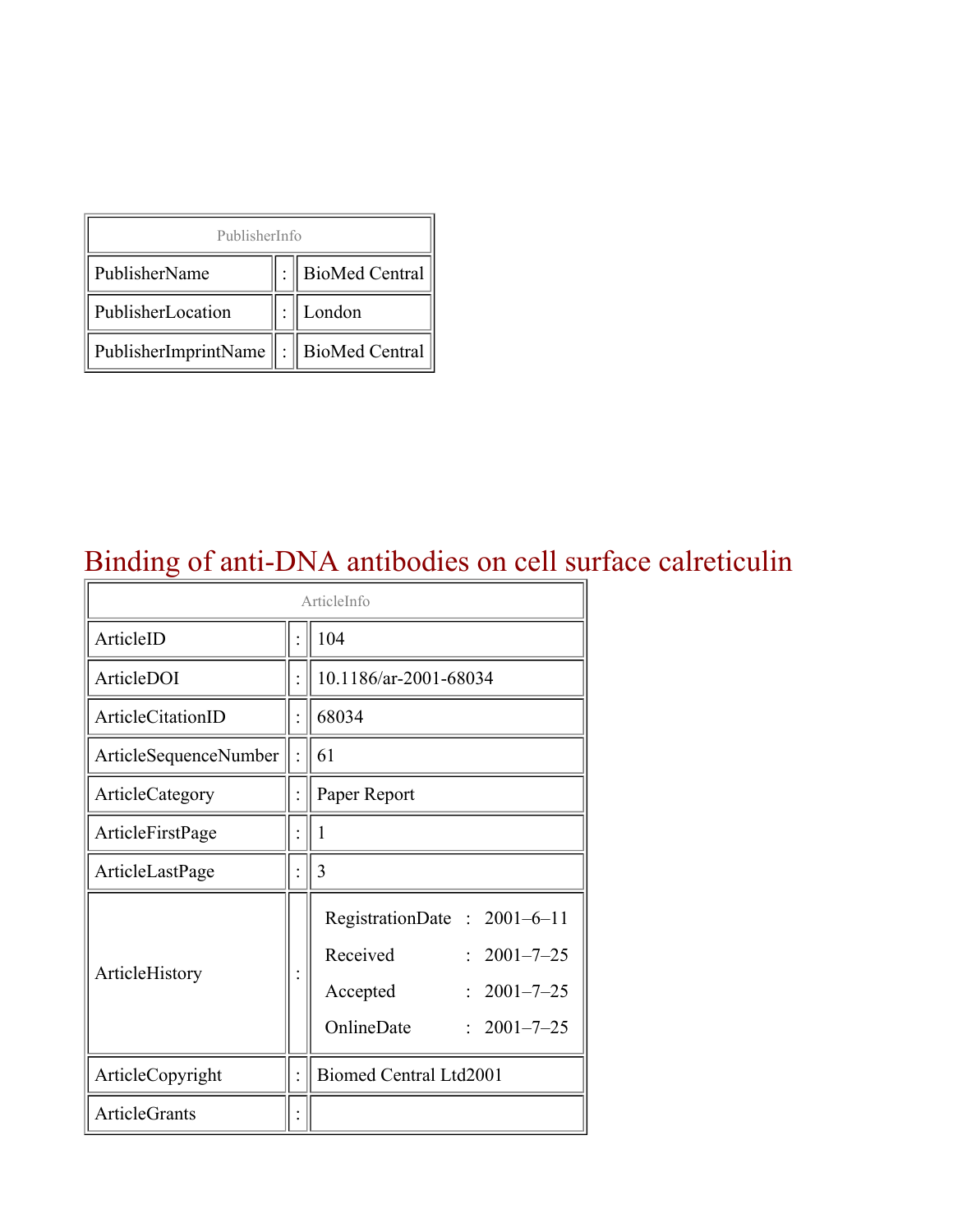ArticleContext : 130753311

#### Sylvie Fournel, Affl

Aff1 CNRS, Strasbourg, France

#### Keywords

Anti-DNA antibodies, calreticulin, SLE

### Context

Systemic lupus erythematosus (SLE) is characterized by the presence of antibodies directed against nuclear components, including DNA. The pathogenicity of these anti-DNA antibodies in lupus disease is complex and involves several mechanisms, such as binding to extracellular antigens directly, immune complex formation and/or antibody penetration into living cells. The mechanism of anti-DNA antibody penetration seems to implicate binding to cell surface molecules. The authors investigated the mechanisms of antibody penetration and attempted to identify the cell surface molecules involved.

## Significant findings

Two anti-DNA antibodies (F14.6 and H9.3) bound to cultured cells and entered the cytoplasm. Antibody F14.6 entered the nucleus. A 50 kDa protein was shown to bind to F14.6 and H9.3 in an affinity matrix. The protein was identified as calreticulin and was present on the surface of a number of cell types. Finally, the authors demonstrated that four different anti-DNA antibodies can bind to calreticulin.

### Comments

Calreticulin is a cell surface protein newly implicated in anti-DNA antibody binding on cell surfaces. As is the case for other proteins implicated in antibody penetration of cells (e.g. heparan sulfate, collagen type IV, fibronectin, and myosin 1) the mechanisms by which calreticulin mediates this activity is not understood. The authors failed to demonstrate definitively that binding of calreticulin by